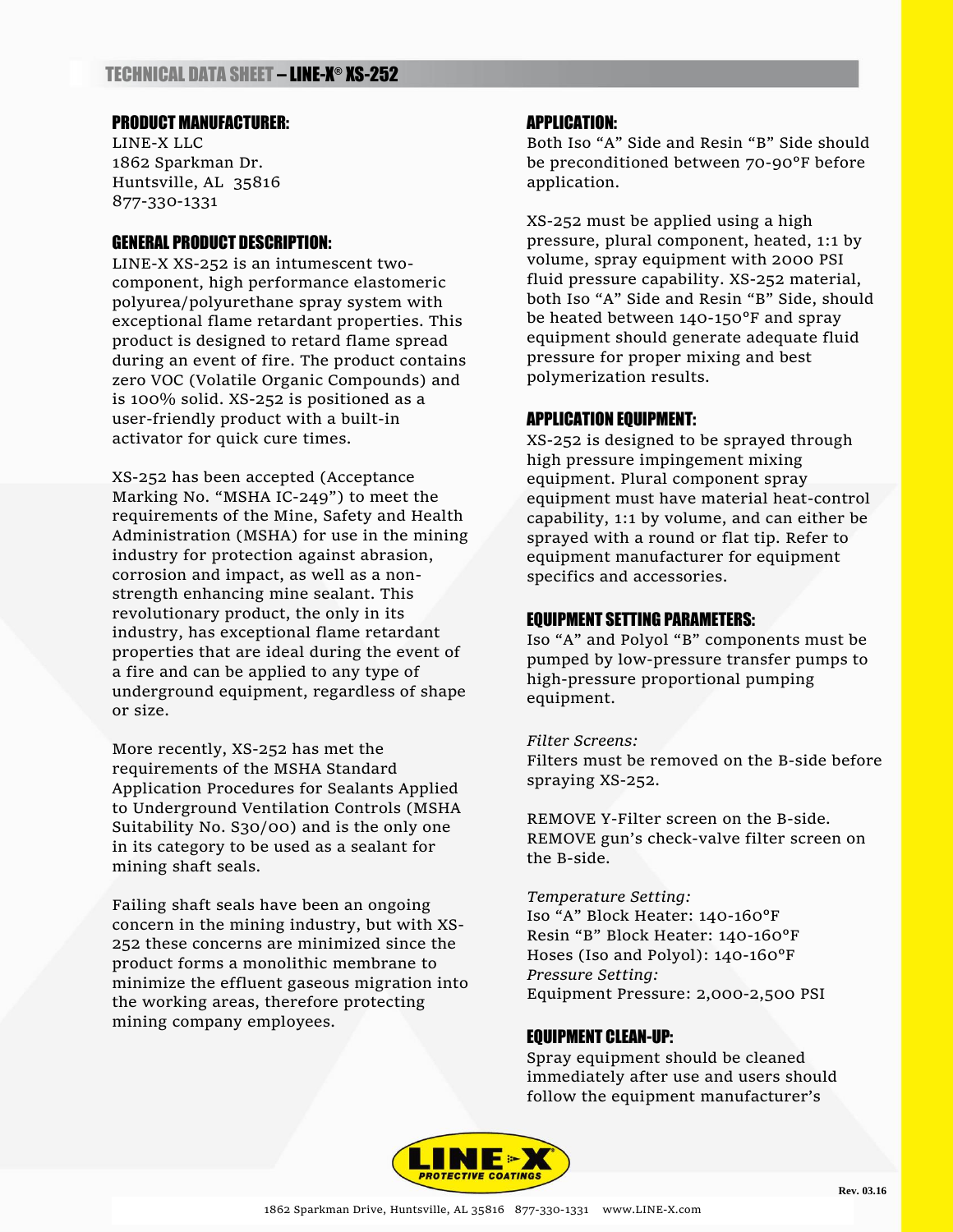recommended procedures. Please refer to the spray equipment operating and maintenance procedures for further details. XS-252 should be cleaned with environmentally safe urethane-grade cleaner. Cleaning materials must be free of reactive contaminants, such as water and alcohol. All gun cleaners and spray equipment cleaning materials must be used and disposed under permitted local rules and regulations.

# MATERIAL STORAGE:

Product must be re-agitated every three months. LINE-X XS-252 has a shelf life of six months from manufacture date in factory sealed containers. XS-252 has to be stored between 65-80°F. Do not expose unused materials to humid condition; always provide airtight resealed conditions to unused materials. With materials currently connected to the pump, provide as much airtight, moisture-free conditions to unused materials as possible to ensure proper chemical performance. Drums should be stored on a pallet to avoid direct contact with warehouse floor/ground.

### SAFETY AND HANDLING:

Please refer to MSDS for safety and handling of this material. All personnel working with this material are expected to read and understand the safety recommendations per the MSDS. All Personal Protection Equipment must be properly worn to protect worker health and safety.

### CHEMICAL TECHNICAL DATA:

| Mix Ratio by Volume                        | 1A:1B           |  |  |
|--------------------------------------------|-----------------|--|--|
| Gel Time                                   | 5-10 Sec        |  |  |
| Tack Free Time                             | 9-12 Sec        |  |  |
| Viscosity (cPs) $@ 77^{\circ}F$            |                 |  |  |
| "A" Iso Side                               | $150 + 25$      |  |  |
| "B" Resin Side                             | 600±100         |  |  |
| Material Density (lbs/gal) $@ 77^{\circ}F$ |                 |  |  |
| "A" Iso Side                               | 10.28 lbs/gal   |  |  |
| "B" Resin Side                             | $10.59$ lbs/gal |  |  |
|                                            |                 |  |  |

# BASIC PHYSICAL PROPERTIES:

| Test Name                  | Test Methods Value |           |
|----------------------------|--------------------|-----------|
| Hardness Shore D           | ASTM D2240         | 69        |
| Elongation $\%$            | ASTM D638          | $30 - 35$ |
| Tensile Strength ASTM D638 |                    |           |
| (psi)                      |                    | 1800-2050 |
| Tear Strength              | ASTM D624          |           |
| (lbs/in)                   |                    | 550-600   |
| Taber Abrasion ASTM D4060  |                    |           |
| (mg loss/1000 cycles)      |                    | 68.6      |
| Density ( $\frac{1}{5}$ )  |                    | 69 ± 1    |

## *Fire Rating Certifications:*

BS 476 (Part 7), classification of the surface spread of flame of products: Specimens tested are classified as class 1 ASTM E-162 "Surface Flammability of Materials using a Radiant Heat Energy Source"

Flame Spread Index 20.27 *Mine Safety And Health Administration:*

Acceptance of Flame-Resistance Solid Products Taken Into Mines – MSHA IC-249

Met the requirements of the voluntary Standard Application Procedure for Sealants Applied to Underground Ventilation Controls ASAP 5005

Non-Strength Enhancing Mine Sealant, Suitability Number-MSHA-S30/00

## PRODUCT USER RESPONSIBILITIES:

Users of LINE-X XS-252 product are responsible for reading the general guidelines, product data sheets, specifications and material safety data sheets (MSDS) before using these materials. Printed technical data and instructions are subject to change without notice. For additional information, or for current technical data instructions, contact a LINE-X representative or visit www.LINE-X.com.

## PRODUCT DISCLAIMER:

All guidelines, recommendations, statements, and technical data contained herein are based on information and tests we believe to be reliable and correct, but accuracy and completeness of said tests are